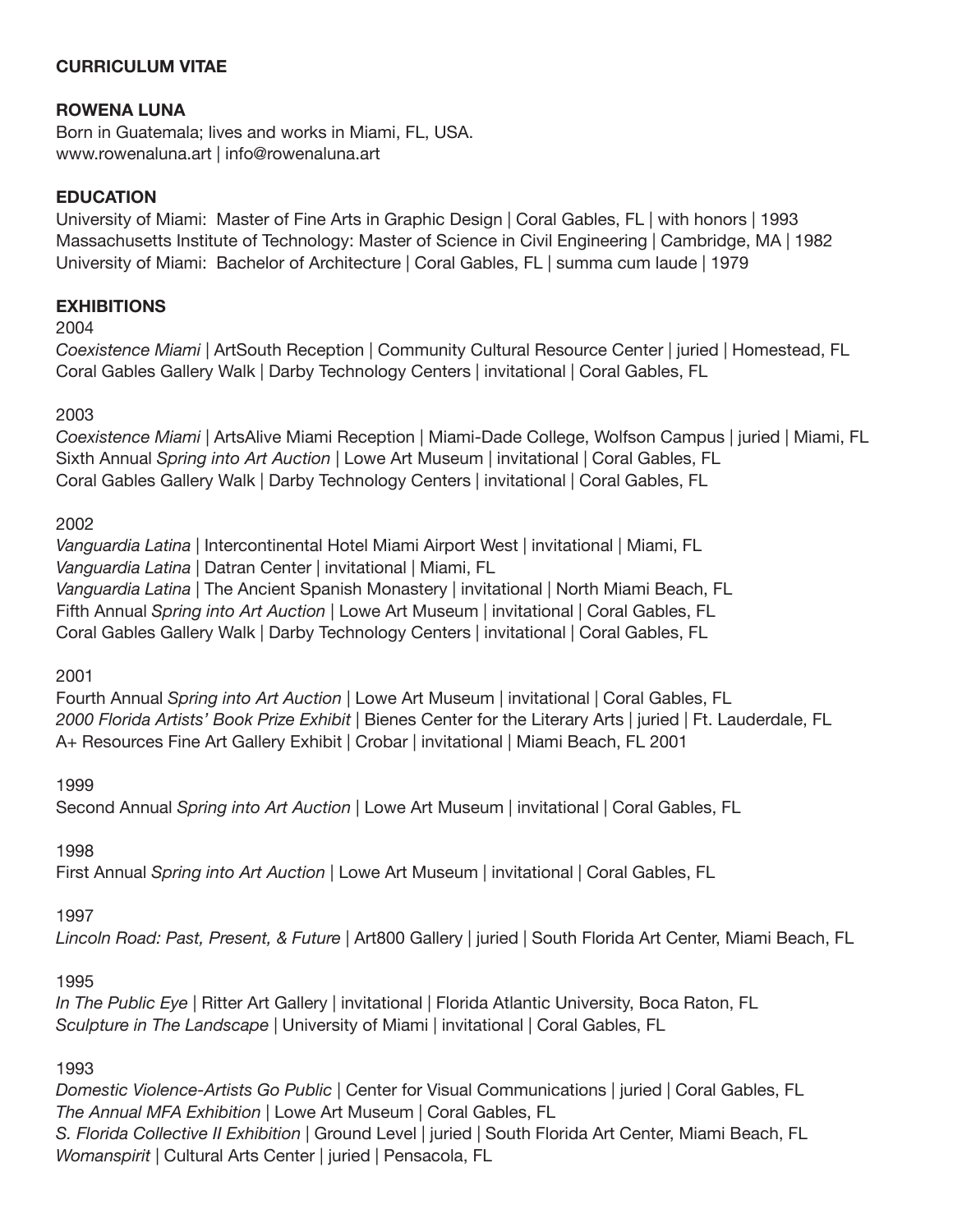1992

Group Exhibition | The Dorsch Studio Gallery | invitational | Miami, FL *The Annual Student Exhibition* | Lowe Art Museum | juried | Coral Gables, FL: Graphic Design Alumni Award

1991

*Incoming MFA Graduate Exhibition* | The New Gallery | University of Miami, Coral Gables, FL *The Annual Student Exhibition* | Lowe Art Museum | juried | Coral Gables, FL

# **PUBLIC ART COMMISSIONS**

February 1996

Finalist, Lincoln Road Street Furniture/Conceptual Art Installation | South Florida Art Center | juried | Miami Beach, FL

Produced a commissioned proposal for a street furniture/conceptual art installation on Lincoln Road.

May 1995

Finalist, Kendall-Tamiami Executive Airport Art Installation | Metro-Dade Art In Public Places | juried | Miami, FL Produced a commissioned proposal for an art installation at Kendall-Tamiami Executive Airport.

September 1993

South Miami Heights Town Planning Charrette | Metro-Dade Art In Public Places | invitational | Miami, FL Collaborated in the South Miami Heights Town Planning Charrette and actively positioned the integration of public artworks within the infrastructure of the community redevelopment.

August 1993

Woman's Work: Domestic Violence Initiative | Metro-Dade Art In Public Places | juried | Miami, FL Produced graphic images for a national anti-domestic violence campaign cosponsored by the Claiborne Foundation which were displayed on a monumental scale on Metro buses and Metro-rail trains throughout Miami-Dade County.

# **TEACHING EXPERIENCE**

1999

University of Miami, Department of Art & Art History: Lecturer - Instructor | Coral Gables, FL Instructor of an intermediate graphic design and communications course.

1991-1993

University of Miami, Department of Art & Art History: Teaching Assistant | Coral Gables, FL Collaborated with professors in the instruction of curriculum courses in graphic design.

# **VISITING LECTURER**

1997 New World School of the Arts | School of Visual Arts | Miami, FL

1994 and 1995 University of Miami | Department of Art and Art History | Coral Gables, FL

# **PRESS**

Morgan, Anne Barclay. "Florida." *Sculpture,* July-August 1995 Villoch, Kelly. "In Environment." *In Grove Magazine,* July 1995 Rosenow, Claudia. "Victimas Silenciosas." *Lea Magazine,* July 1994 Barry, John. "Domestic Violence. Artists' images speak volumes about abuse." *The Miami Herald,* October 1993 Metro-Dade Art in Public Places. "Hundreds Attend Domestic Violence Awareness March and Rally." *News from APP,* October 1993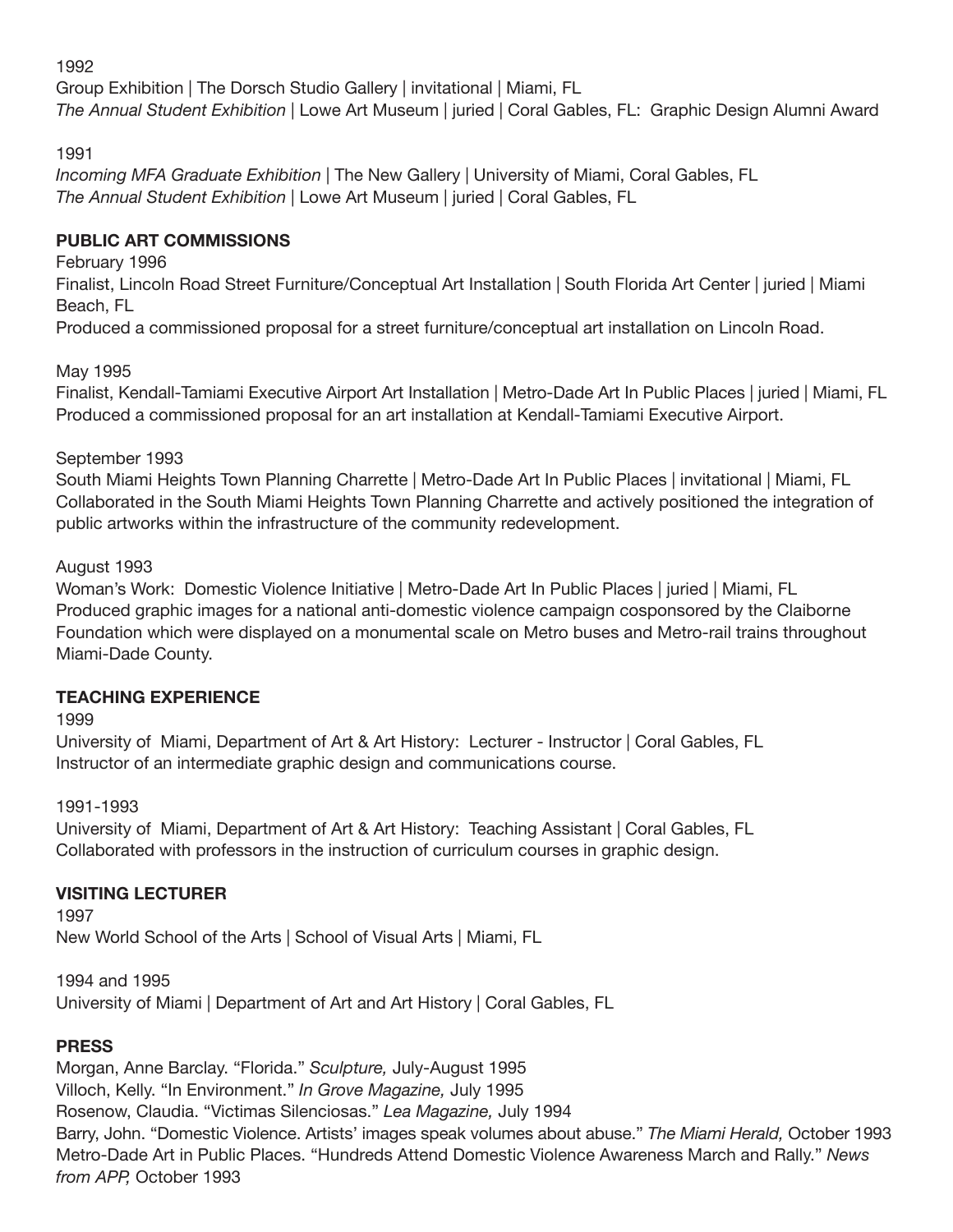"Liz Claiborne Unveils Miami Domestic Violence Public Awareness Campaign." *The Feminist Alternative Press*, 1993

Meadows, Gail. "Art Raises Awareness of Domestic Violence." *The Miami Herald,* October 1993 Novo, Mireya. "Gente. Rowena Luna, Artista." *Exito,* October 13, 1993

"Domestic Violence — Artists Go Public." *Miami New Times,* September 29 - October 5, 1993

Villoch, Kelly. "Rowena Luna Shoots for the Moon." *Talent Times,* August-September 1993

Villoch, Kelly. "Multimedia Maven." *In Grove Magazine,* July 1993

Ozemhoya, Carol U. "The Art of the Matter." *South Florida Business Journal,* May 7, 1993

Kohen, Helen. "A Place for Art that's Experienced Rather than Bought." *Galleries, The Miami Herald,* April 1993

# **GRAPHIC ARTS EXPERIENCE**

1994 – Present

LeftRight Design, Inc.: Creative Director and Principal | Miami, FL

Proprietor of graphic design agency focused on providing visual design solutions for clients in various industries including advertising, business centers/work spaces, corporate, education, entertainment, finance, healthcare, hospitality, human resources/staffing, industrial/product, marketing and public relations, meetings and events, non-profit/public service, professional services, real estate, technology, travel and tourism.

Projects include design of corporate identity systems, advertising/marketing campaigns, annual reports, catalogs, email blasts, invitations, magazines, marketing brochures, online banners, press kit folders, newsletters, promotional materials, packaging, signage, event displays, public awareness collateral pieces, direct mail, web sites, and multi-media installations including video.

# **GRAPHIC ARTS AWARDS**

2014

Aster Awards 2014: Excellence in Medical Marketing | *2012 Jessie Trice Community Health Center Annual Report* | Silver Winner

2013

Aster Awards 2013: Excellence in Medical Marketing | *2011 Miami Children's Hospital Annual Report* | Silver **Winner** 

2013

Aster Awards 2013: Excellence in Medical Marketing | *2011 Jessie Trice Community Health Center Annual Report* | Gold Winner

2012

Aster Awards 2012: Excellence in Medical Marketing | *2009-2010 Miami Children's Hospital Annual Report* | Gold Winner

2005

19th Annual Florida Print Awards | Art Director of Showcase Magazine for Fortune International Realty, Inc.

2004-2005

Design and Printing Excellence Achieved through Teamwork | Finalist, 4 colors and up Category

2001

16th Annual Florida Print Awards | Designer of corporate communications brochure for Darby Technology **Centers**